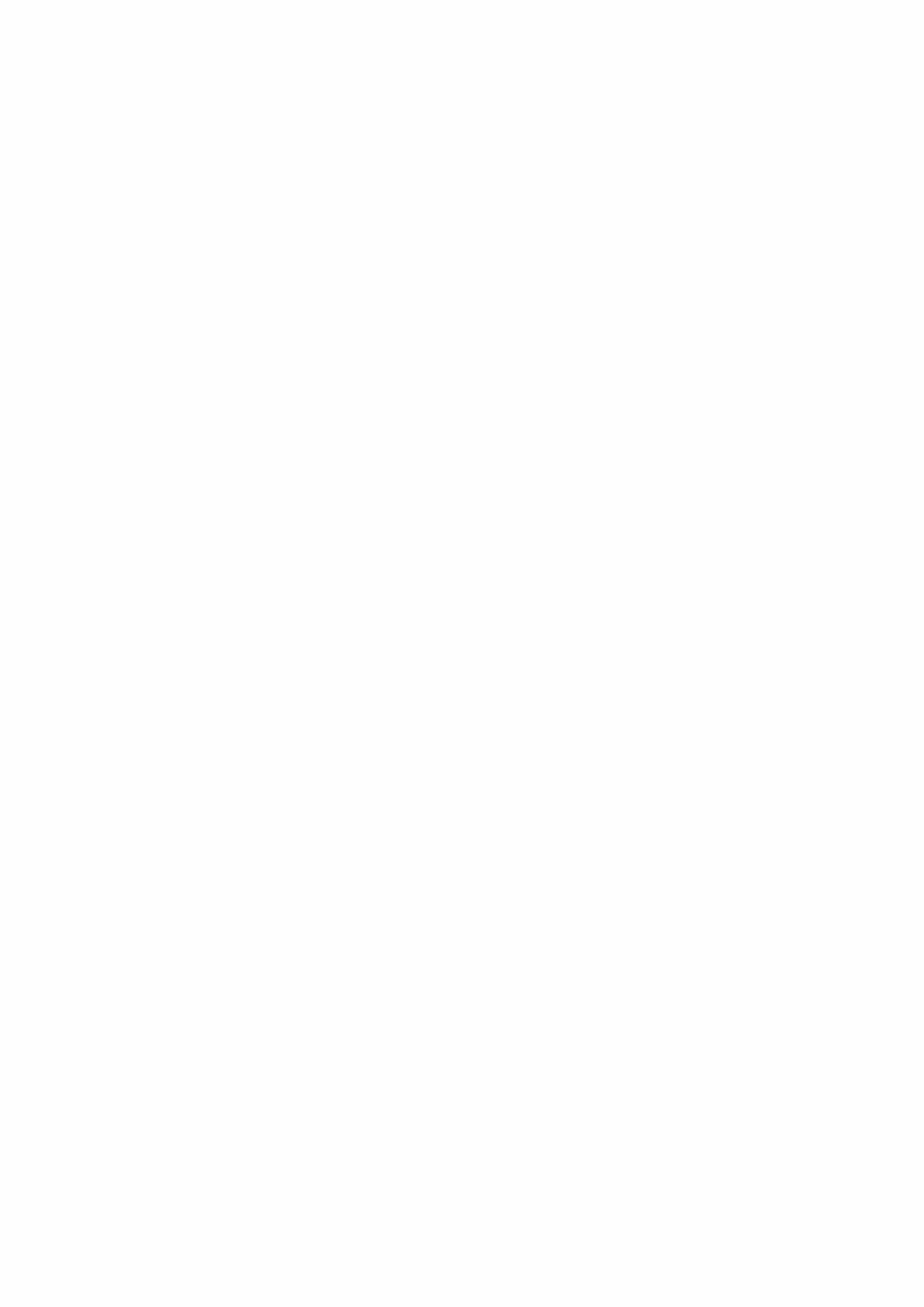#### ROAD TRAFFIC ACT 1974

#### **ROAD TRAFFIC (DRIVERS' LICENCES) AMENDMENT REGULATIONS (No. 2) 1997**

Made by His Excellency the Governor in Executive Council.

#### **Citation**

**1.** These regulations may be cited as the *Road Traffic (Drivers' Licences) Amendment Regulations (No. 2) 1997.* 

# **Commencement**

**2.** These regulations come into operation on 1 April 1997.

#### **Regulation 14A amended**

**(6** 

**(6** 

**3.** Regulation 14A of the *Road Traffic (Drivers' Licences) Regulations 1975%*  3. Regulation<br>is amended -

(a) in item  $1 (a)$ , by deleting "45.00" and substituting the  $\begin{array}{ll} \text{in} & \text{item} & 1 \ (\text{\emph{\texttt{g}}}) \ \text{following} & \end{array}$ 

> 45.00 (except Class F or Class T) 70.00 (Class F or Class T)

(b) in item  $1$  (b), by deleting "35.00" and substituting the  $\begin{array}{ll} \hbox{in} & \hbox{item} & 1 \hbox{ (k)} \ \hbox{following} & \hbox{---} \end{array}$ 

> 35.00 (except Class F or Class T) 60.00 (Class F or Class T)

(c) in item 3, by deleting "26.00" and substituting the following  $-$ 

" 29.00 "; and

- (d) in item 4, by deleting "90.00" and substituting the following  $-$ " 92.00 ".
- [\* *Reprinted as at 29 October 1996. For amendments to 18 March 1997 see Gazette 1 November 1996 and 31 January 1997.1*

By His Excellency's Command,

J. PRITCHARD, Clerk of the Executive Council.

";